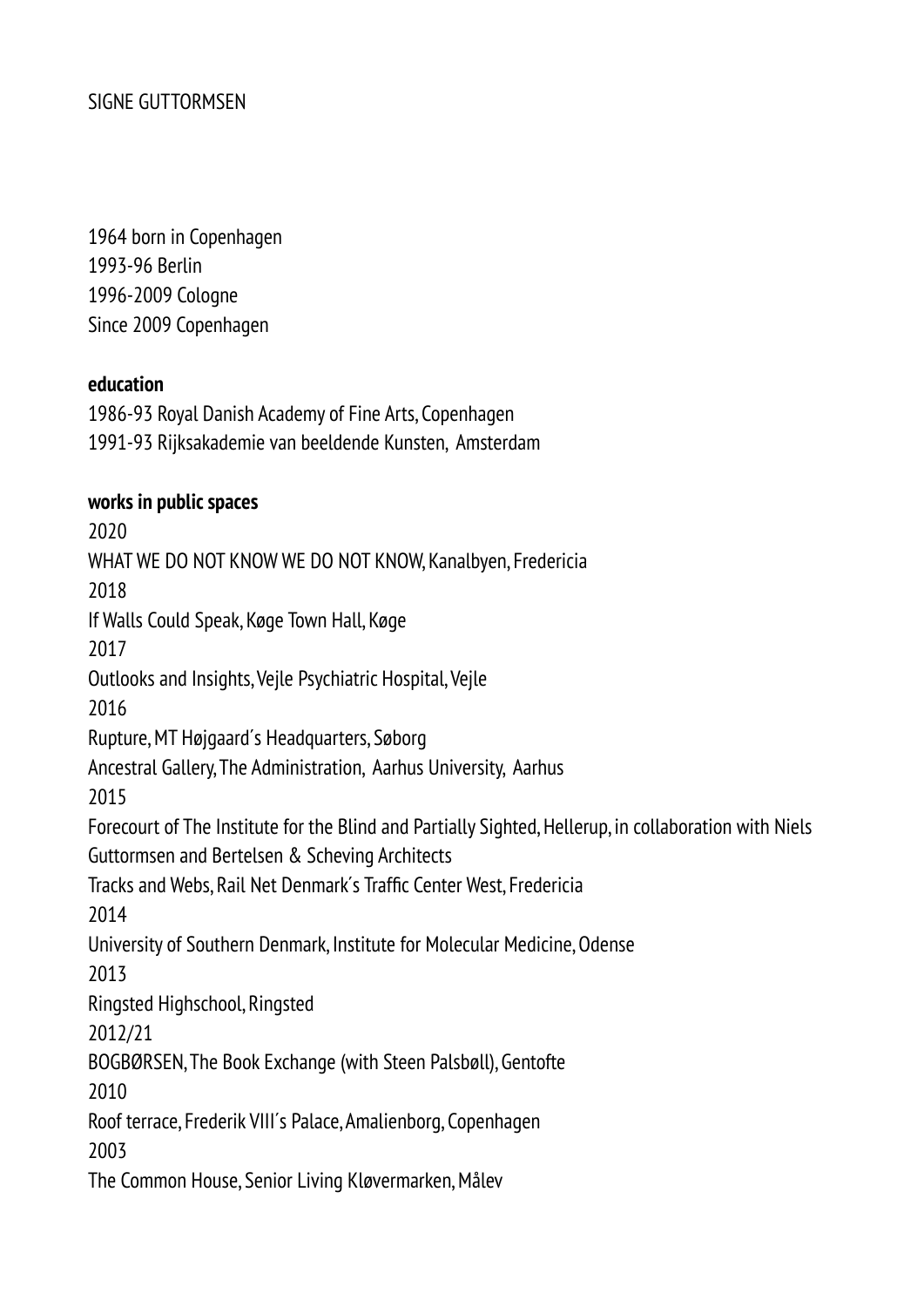# **solo exhibitions (selected)**

2022 Step back, step back please (with Andrea Ostermeyer), Viborg Kunsthal Ikke tabt, ikke grebet (Not lost, not grabbed), Skitsehandlen, Faaborg 2017 Vanitas Unfolded, Politikens Forhal, Copenhagen 2016 Moving Things, Galerie Mikael Andersen, Copenhagen 2013 Where are you?, Galerie Mikael Andersen, Copenhagen 2011 Access, Galerie Mikael Andersen, Copenhagen Gesammelte Folgen, Galerie Mikael Andersen, Berlin 2008 Die Verbindung wird gehalten, Galerie Oberem, Bonn 2006 With Backs facing Forward, Horsens Kunstmuseum, Horsens The End, Fung Sway, Copenhagen Kollen, mönnen, dögen, sürfen, mollen, wüssen, Galerie Oberem, Bonn 2005 Jedes Mal ein anderes Mal, Kunsthalle Bremerhaven, Bremerhaven 2001 Foran Matskiven (In Front of the Focusing Screen), Horsens Kunstmuseum, Horsens Auf der Mattscheibe, Galerie Schneider, Bonn 2000 Paintbox, Bredgade 65, Copenhagen 1997 German Boards & Papers, Tidsrum Maleri, Copenhagen Entweder-Oder, artothek, Cologne Left-Right, Galleri Jespersen, Odense 1995 Pladsholder I + II, Gentofte Kunstbibliotek, Gentofte + Ribe Kunstmuseum, Ribe 1990 Biler (Cars), Demonstrationslokale for kunst, Copenhagen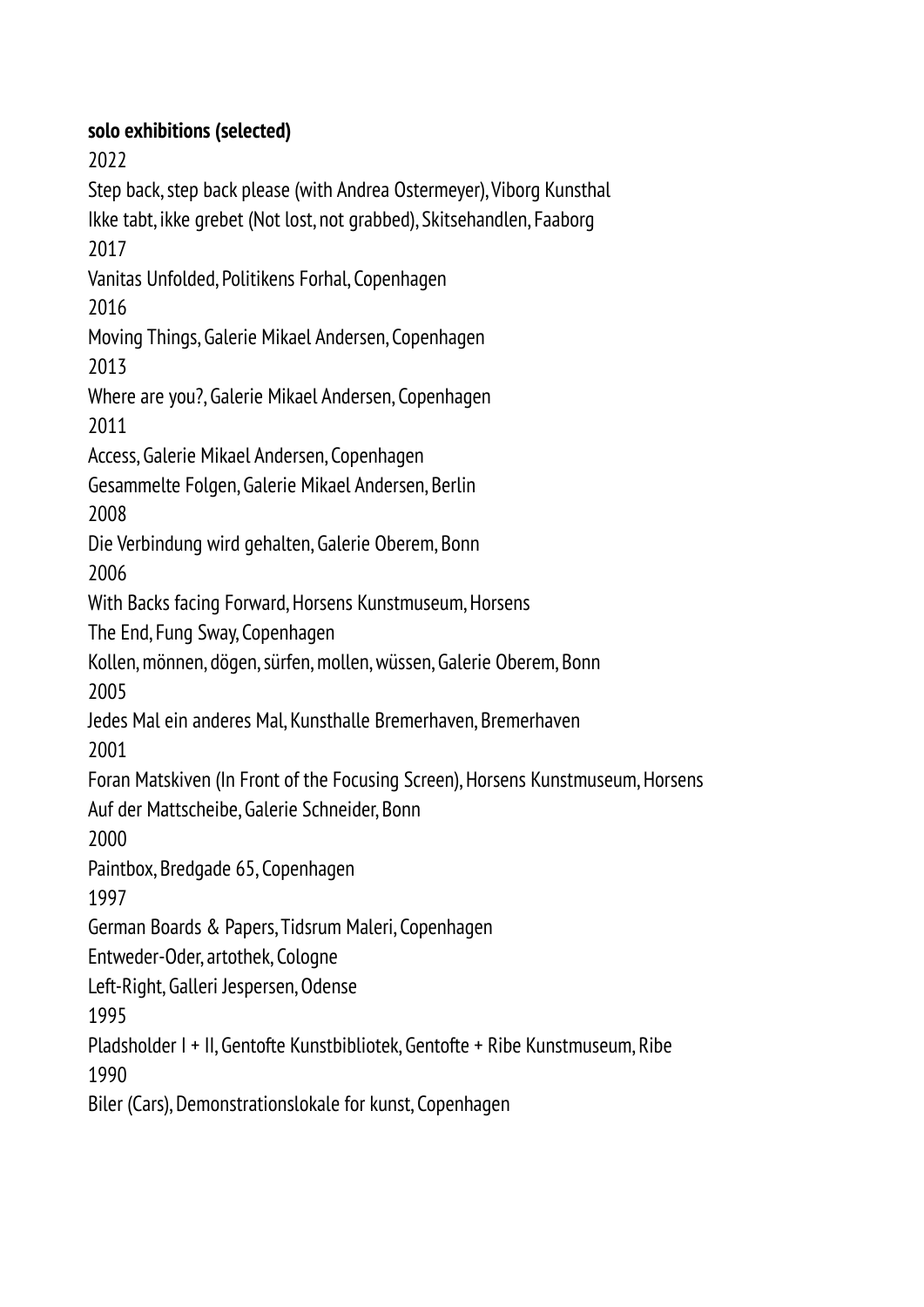**group exhibitions (selected)** 2022-2008 Den Frie Udstilling, Den Frie Centre of Contemporary Art, Copenhagen 2014 Sculptures and Works on Paper, Galerie Mikael Andersen, Berlin 2013-14 RE:SET, Clemens Sels Museum Neuss. Kunstmuseum Heidenheim. Kunsthalle Recklinghausen. Kunstmuseum Celle 2010 Art for the Royal Family, KØS, Museum for Art in Public Spaces, Køge. ARoS, Aarhus 2007 Wenn Handlungen Form werden, Neues Museum Nuremberg, Nuremberg November ist vor Dezember, Galerie Oberem, Bonn Uptime Downtime, Stedefreund, Berlin 2005 Bis an den Rand der Malerei, Galerie Oberem, Bonn 2004-1998 Several shows with Seven Up at Galleri Susanne Ottesen, Copenhagen. Sophienholm, Lyngby. Kunsthal Brænderigеrden, Viborg. Museum Hofheim, Frankfurt a.M. 2000 PS1999, Archipel – Aktuele beeldende kunst, Apeldoorn Fact & Value, Kunsthal Charlottenborg, Copenhagen Floor Show, Den Frie Center of Contemporary Art, Copenhagen 1998 Biennale Syd, Sшrlandet Kunstmuseum, Kristiansand Radical Abstraction, the Waikato Museum of Art and History, Hamilton 1997 90'er modernisme, Den Frie Center of Contemporary Art, Copenhagen 1996 On The Corner, Tidsrum Maleri, Copenhagen 1995 Human Touch, Trøndelag Kunstgalleri, Trondheim 1994 2D, Overgaden, Copenhagen Tapko in C.E.C., Copenhagen Proms II, Kunsthallen, Brandts Klædefabrik, Odense Germinations 8, Breda, Warsaw, Athens, Madrid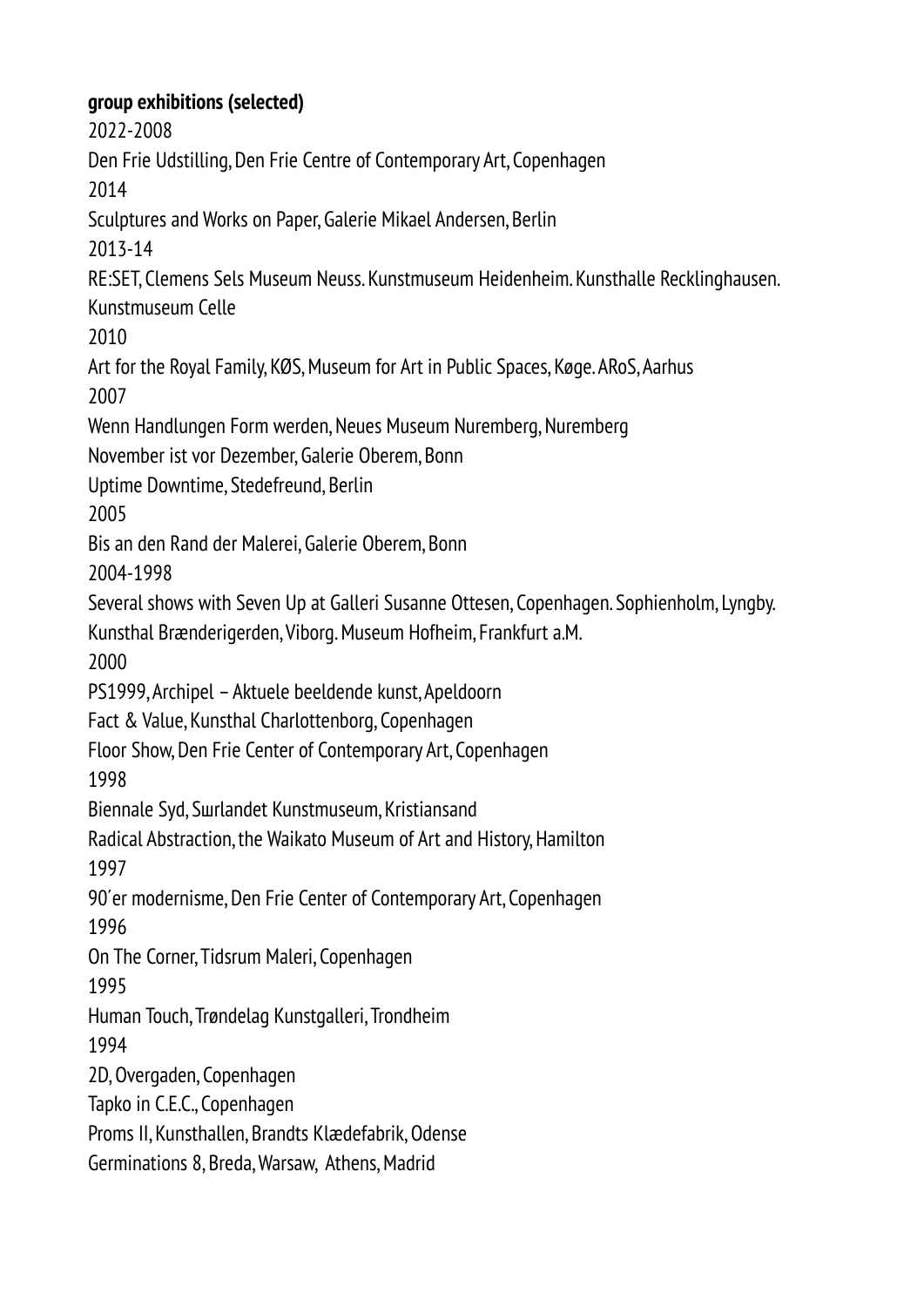1993 Praktisk Avantgarde, Herning Kunstmuseum, Herning Open Studios, Rijksakademie van beeldende Kunsten, Amsterdam 1992 Aurora 5, Nordisk Kunstcentrum, Joensuu Kunstmuseum, Joensuu Tendenser i dansk fotografi, Fotografisk Galleri, Copenhagen 1991 Lang Lørdag, Den Frie Center of Contemporary Art, Copenhagen 1990 Luxury Culture, Sophienholm, Copenhagen 1989 Demonstrationslokale for kunst, Copenhagen Danske billedkunstnere fotograferer, Kunsthallen, Brandts Klædefabrik, Odense

## **awards and scholarships (selected)**

2022 Residency at The Danish Institute in Rome Residency at The Danish Art Workshops, Copenhagen 2021 Residency at The Danish Art Workshops, Copenhagen Residency at Brechts House, Svendborg 2020 Working Scholarship, Danish Arts Foundation 2019 Residency at San Cataldo, Scala Farveprisen 2019 2016 Working Scholarship, Danish Arts Foundation 2014 Ole Haslund Artists' Foundation 2011 Price of Kunstnerfonden of 1973 2010 Residency at The Danish Art Workshops, Copenhagen 2009 Open Call, Danish Arts Foundation, The Book Exchange (with Steen Palsbшll) 2007 Aage og Yelva Nimbs Foundation Scholarship